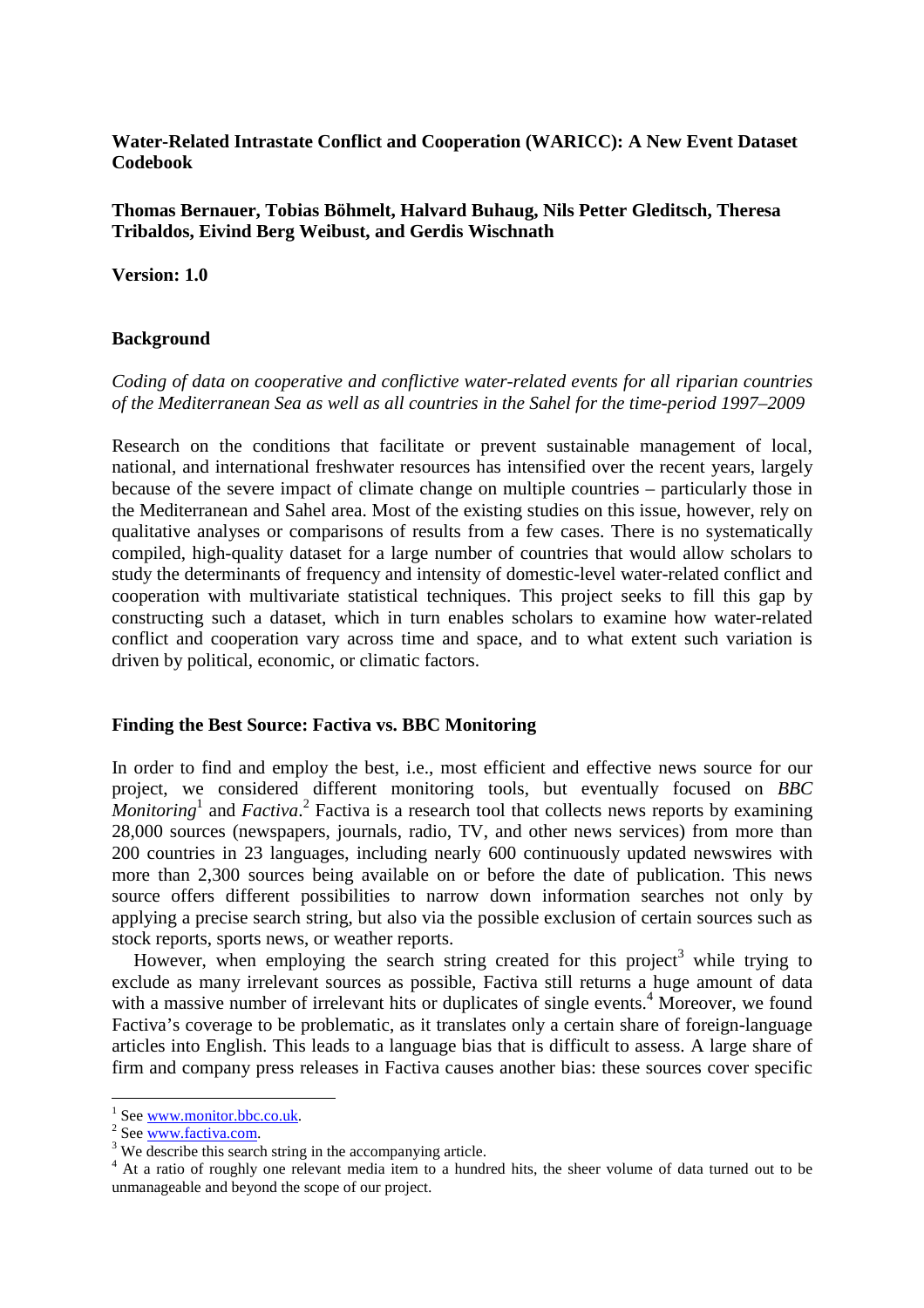perceptions, they cannot be treated as neutral, hence. Additionally, Factiva – for unknown reasons – dropped parts of its BBC Monitoring sources in 2001. This is challenging because of the coverage inconsistency and because BBC Monitoring is a major worldwide source of daily news.<sup>5</sup>

We therefore investigated BBC Monitoring as an alternative news source. Like Factiva, it provides a comprehensive database of worldwide news at the international and domestic level by collecting information from press, radio and TV stations on a daily basis, which in turn offers a more comprehensive coverage than Western press agencies such as *Reuters*.

As stated, the entire archive of BBC Monitoring is available through Factiva until 2001, but becomes inconsistent thereafter. Although Factiva does cover a larger number of events and picks up relevant events that may not be covered by BBC Monitoring, the inconsistency of reporting, the impossibility of excluding duplicates, and the huge amount of irrelevant items add up to a problematic bias. Knowing the limitations of BBC Monitoring and taking them into account when interpreting results seems to be the more reliable path. We thus chose to base our data collection and coding efforts on BBC Monitoring.

#### **Data Quality – Urban Bias, Regime Type Bias, and Extreme Event Bias**

The media reporting varies both in quality and quantity, i.e., in the amount and the precision of information. Users of the dataset should be aware of several potential sources of error, three of which we discuss in the following.

First, there may be an imbalance between reporting from urban and rural areas. Urban areas, with a higher population density, are likely to create more interactions than the periphery. It is also likely that urban news will affect more people than rural news – even if a majority of the population lives in rural areas. Both factors could influence the media coverage. Nevertheless, if our data suffer from urban bias in the media sources, the geographical variables we coded should mirror that. More specifically, we assigned the name and the geographical coordinates of an event's location if this was mentioned in the news item.<sup>6</sup>

Second, differences in regime type could influence the reporting. Many of the countries in our sample impose restrictions on media freedom.<sup>7</sup> We considered a media source to be independent if it is neither owned, nor funded, nor censored by the state. However, even nominally independent news agencies are not necessarily completely autonomous from government interference or self-censorship. For example, many news agencies are politically biased toward a ruling regime or party. These strategies result in two basic conclusions for a possible regime type bias. On one hand, non-democratic regimes could suppress any reporting that is critical of governmental policies. On average, our variable on the intensity of water-related events (*WES)* may be characterized by more positive values than it would be the case under more independent media coverage. On the other hand, the degree of press freedom and independence of news sources may be difficult to assess in some cases. In case of uncertainty about the neutrality of a media source, however, we followed a conservative approach and coded the specific source as non-neutral.

 $\overline{a}$ 

<sup>&</sup>lt;sup>5</sup> We also considered random sampling for drawing a suitable number of hits from Factiva. However, we rejected this because of the extremely large share of irrelevant media items and the possibility of an overrepresentation of major conflictive or cooperative events.

<sup>&</sup>lt;sup>6</sup> If no location is explicitly mentioned in a news item, we used the coordinates of the national capital as the location.

 $7$  This statement can easily be tested via the Freedom House Index, for example.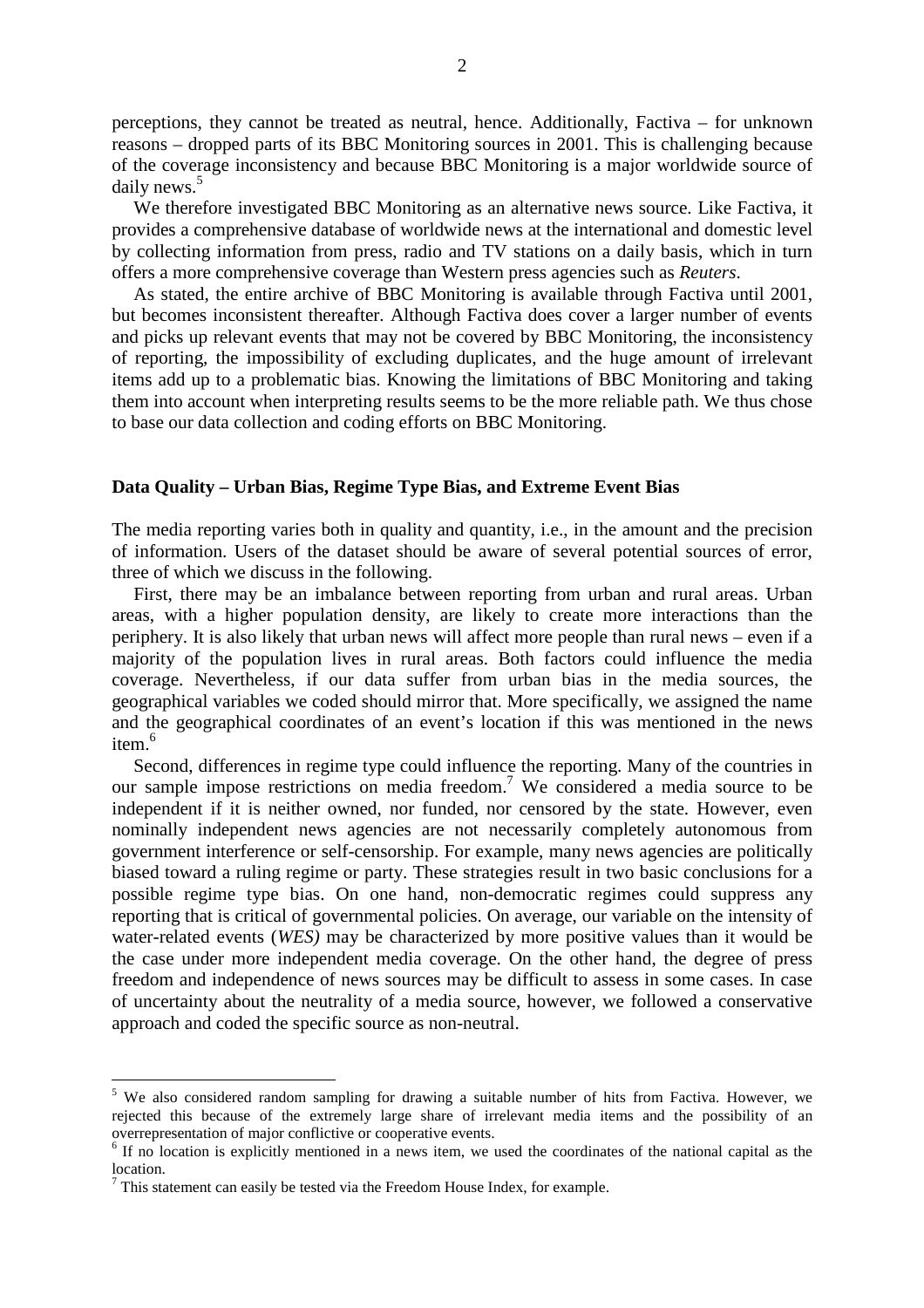Third, events that influence the nation as a whole, such as the development of very large water projects or severe conflicts, may receive more media attention than events with a smaller impact or intensity. We did encounter events like these with a disproportionate amount of reports. Many media items referring to a much-reported event, for example, actually include references to that specific event, without including the event *per se* as the central part of the text. Events in the West Bank/Gaza Strip or a project on water transportation via balloons and pipelines between Turkey and Cyprus belong to this category. On the other hand, underreporting may also occur for some events, but this is difficult to identify, since we would not be aware of cases that could have been reported. However, either source of extreme-event bias is unlikely to pose major problems as we carefully crosschecked our coding work in order to avoid that the exact same event is included twice in our dataset. In fact, Figure 1 of the article shows that our dependent variable (*WES)* is very unlikely to be biased toward either extreme negative or extreme positive values. This further increases our confidence in the coding procedures. Finally, when encountering catastrophic events, for example, where much of the related reporting deals with actions to limit damage, restoration measures, and so forth – without reporting the extreme event as such – we took into account the non-independence of recorded cases via the *cluster* variable.

# **Data Overview**

The data are structured such that there is one observation per distinct event, where the event types are defined by the typology described below. An event may comprise *one-sided actions* by individuals, firms, NGOs, and/or state authorities, but also *interactions* between these kinds of actors. An event is also defined by *temporal and geographical dimensions*, i.e., there are clearly defined temporal starting- and end points, while the event takes place in a predefined location or region. Finally, events that merely "happen" without a specific social influence from the actors above are excluded (e.g., any events that are caused by nature *per*  se).<sup>8</sup> For example, articles that refer to 1) talks about a the construction of a water-supply network in order to improve the water quality of a region, 2) any agreements on that new project, or 3) the actual realization of the water-supply network construction are all considered as separate events with different values of intensity.<sup>9</sup> However, these events are unlikely to be independent from each other. This has been taken into account by the *cluster* variable.

### **Data Fields**

l

The following describes what information is included in the dataset.

- *case*: unique numerical case identifier in the form of "ccode-yearfour\_digit\_casenumber," i.e., 64019970001 stands for "Turkey in 1997, first *relevant event* coded."
- *ccode*: numerical Correlates of War country code for the country under study, e.g., 432 signifies Mali.
- *cname*: Correlates of War name of the country under study, e.g., ERI.

<sup>&</sup>lt;sup>8</sup> In other words, reports on droughts only should not be coded as events. However, this does not pertain to cooperative and/or conflictive (inter-) actions caused by such natural disasters! 9 These different levels of intensity (or, more precisely, the values of the *WES* item) are described in detail

below.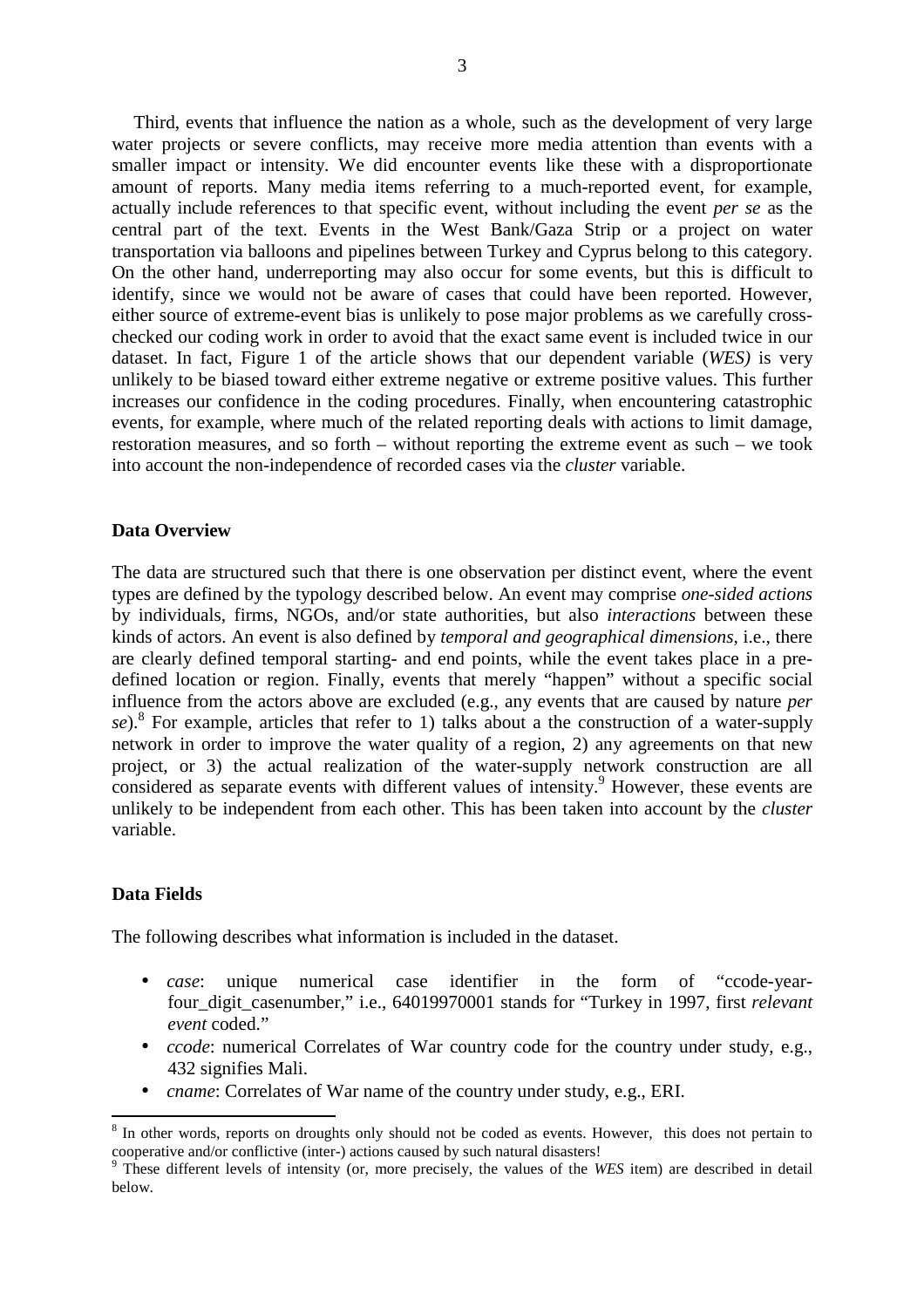- *date*: date of article/event in the form "yyyymmdd." If an event is likely to last longer than one day, the start day is given while – if possible – the *descr* item below provides information on the event's duration.
- *day*: day of event occurrence, e.g., 23.
- *month*: month of event occurrence, e.g., 11 for November.
- *year*: year of event occurrence, e.g., 1997.
- *location*: name for the location of the event in question (as precisely as possible). If a location is unknown, the capital of the country under study is given.
- *lat\_coordin:* geo-referencing of an event. This variable provides the latitude coordinates of an event location in the form of decimal degrees with negative signs for South and West, e.g., 15.95 stands for 15° 57′ N.
- *long\_coordin:* geo-referencing of an event. This variable provides the longitude coordinates of an event location in the form of decimal degrees with negative signs for South and West, e.g.,  $-3.13$  stands for  $3^{\circ}$  08' E.
- *cyprus:* dichotomous indicator identifying the Greek and Turkish parts of the island. This variable receives a value of 0 if an event affects the domestic setting of the Turkish part only, while a value of 1 is assigned to those events that affect the domestic setting of the Greek part of the island (Republic of Cyprus). Otherwise, this variable is set to missing. The importance of this variable stems from the fact that most data from other sources exclusively pertain to the Greek part (Republic of Cyprus).
- *cluster*: this variable controls for the non-independence of some events. If some events are somewhat related to each other (i.e., two workshops on water quality organized by the same NGO), these two events get the same value as identified in the *case* variable of the first event. If an event is not related to any other event, the corresponding cell is left blank.
- *event*: short description of the event using the coder's own words.
- *descr*: this variable is again a short description of the event in question, but follows the standardized formulations of the scale's values outlined below.
- *wes*: domestic-level *WES* (Water-Events Scale) that follows the values as outlined below.
- *coop*: dichotomous variable, which gets the value of 1 if an event is cooperative at any level, and 0 otherwise
- *conflict*: dichotomous variable, which gets the value of 1 if an event is conflictive at any level, and 0 otherwise.
- *scale*: this variable pertains to the source level of action, i.e., which actor caused an event (4=government; 3=sub-national authority; 2=firms, companies, NGOs; 1=grassroots and individuals). If the actors are unknown, we coded this item as 1.
- *impact*: this variable pertains to the target level of action, i.e., which actor was affected by an event  $(4=$ government;  $3=$ sub-national authority/region; 2=firms, companies, NGOs; 1=grass-roots and individuals). If the actors are unknown, we coded this item as 1.
- *violence*: if any physical violence occurs over water if possible this variables gives a numerical estimate of the casualties (otherwise=missing).
- *actor\**: variables describing the actors of an event in question.
- *direction*: this item shows whether a conflictive/cooperative event is directional or mutual. In other words, if the event is caused by one actor only, this variable takes the value of 1, if both/more sides are equally involved it takes the value of 2.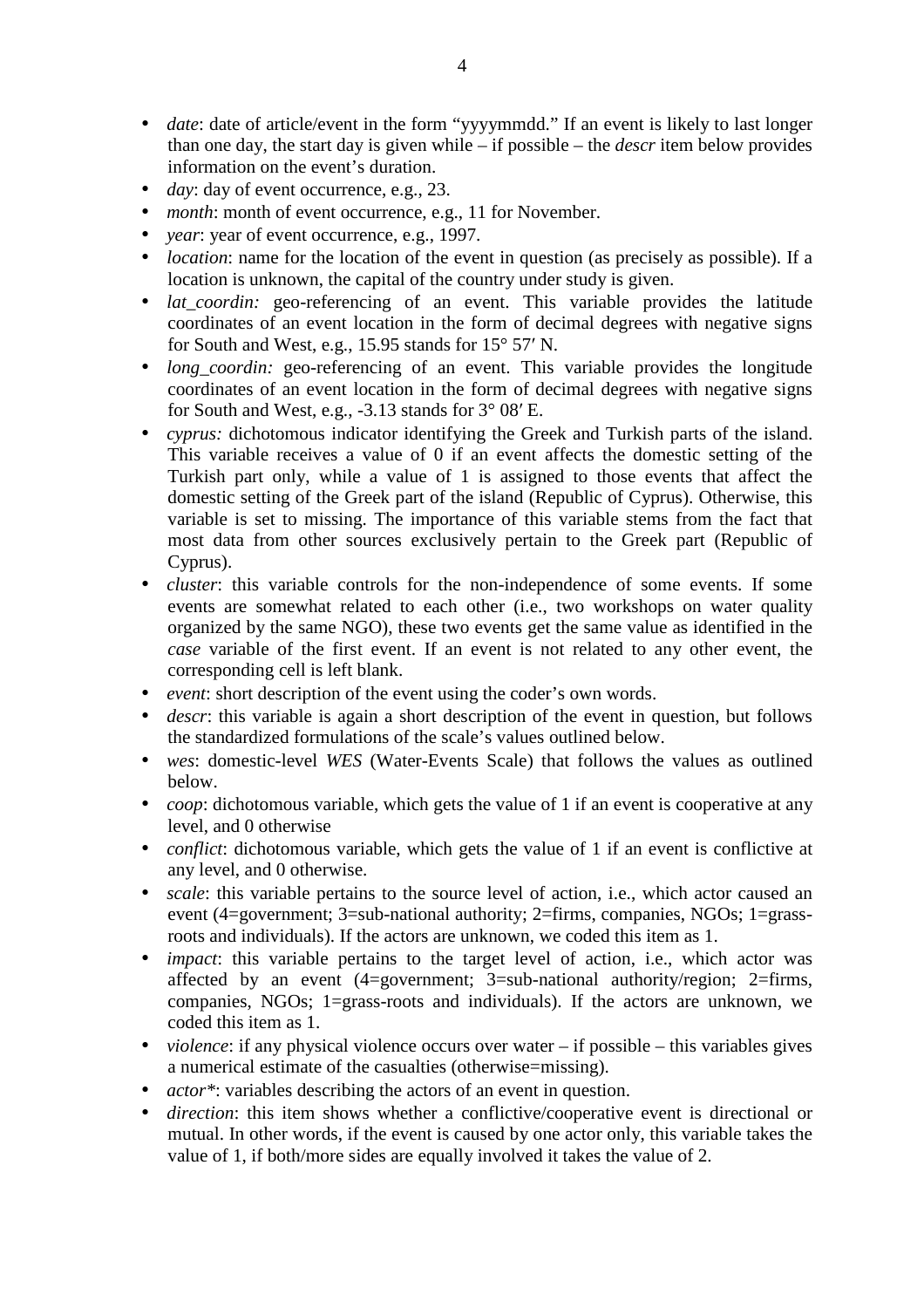- *international:* variable indicating if some official international influence (1) is present or not (0). An international influence pertains to any third-party influence, where the third party is an actor that is not or does not have its origin in the country under study, e.g., an event referring to the construction of a dam in Greece with the financial support from Japan would receive a value of 1 on this variable
- *int code*: provides the code identifier as specified below for the international actor (if any). If more than one third party is involved, the actors are separated with ";"
- *neusource*: independence or neutrality of the source newspaper from the government (source is neutral=1; source is not neutral/government-dependent=0)
- *sourceloc*: location of the source in the form of *ccode*
- *source*: name of the source
- *med\_cover*: this variable contains information on the total number of articles retrieved through BBC Monitoring per country and per specific year – regardless of the search string. This variable might be used to control for the overall media coverage in a country.

# **Event Typology – Water-Events Scale**

Here, we provide descriptions of the different types of events that we want to consider. This domestic *WES* follows an 11-point scale, where +5 stands for the most cooperative event and -5 signifies the most conflictive activity at a domestic level. In general, this scale considers the intensity/impact dimension (i.e., how significant is the effect/impact of an event in question). More specifically:

+5 Events that are likely to or do result in substantial improvement with respect to water quality/quantity in the country as a whole

Items in this category describe a very extensive role for any kind of actor (government, IOs, firms, etc.) in trying to initiate or implement policies, programs, or actions that substantially improve the quality or quantity of water for the whole country. Note that events in this category may include the assistance of an outside actor as well (i.e., countries, third-state companies, etc.) and should imply substantial initiatives to reduce water-related victimization in the society. Examples include laws enacted to protect the water supply for the population, (e.g., national water plans such as in Spain 2001), initiation of extensive water-related programs or policies, programs aimed to reduce inequalities of water quality/quantity in a country, guarantee of water supply to all parts of the country/society, and extensive waterrelated programs and laws that affect the whole country/society.

+4 Events that are likely to or do result in substantial improvement with respect to water quality/quantity at the regional level within the respective country

This category is substantially similar to the previous category. Unlike value +5, however, this value rather focuses on laws, actions, and/or programs (initiated by any actor) that do not affect a country/society at large, but sub-state regions (i.e., state, Kanton, Bundesland, etc.). In other words, the whole country *per se* is not affected by an action, but a sub-state region, etc. As for value +5, category-+4 actions may pertain to events that are partially influenced by outside (international) actors. For instance, the "Southern Nations, Nationalities, and Peoples" region in Ethiopia saw the inauguration of multiple and relatively large-scale potable water projects in November 2001.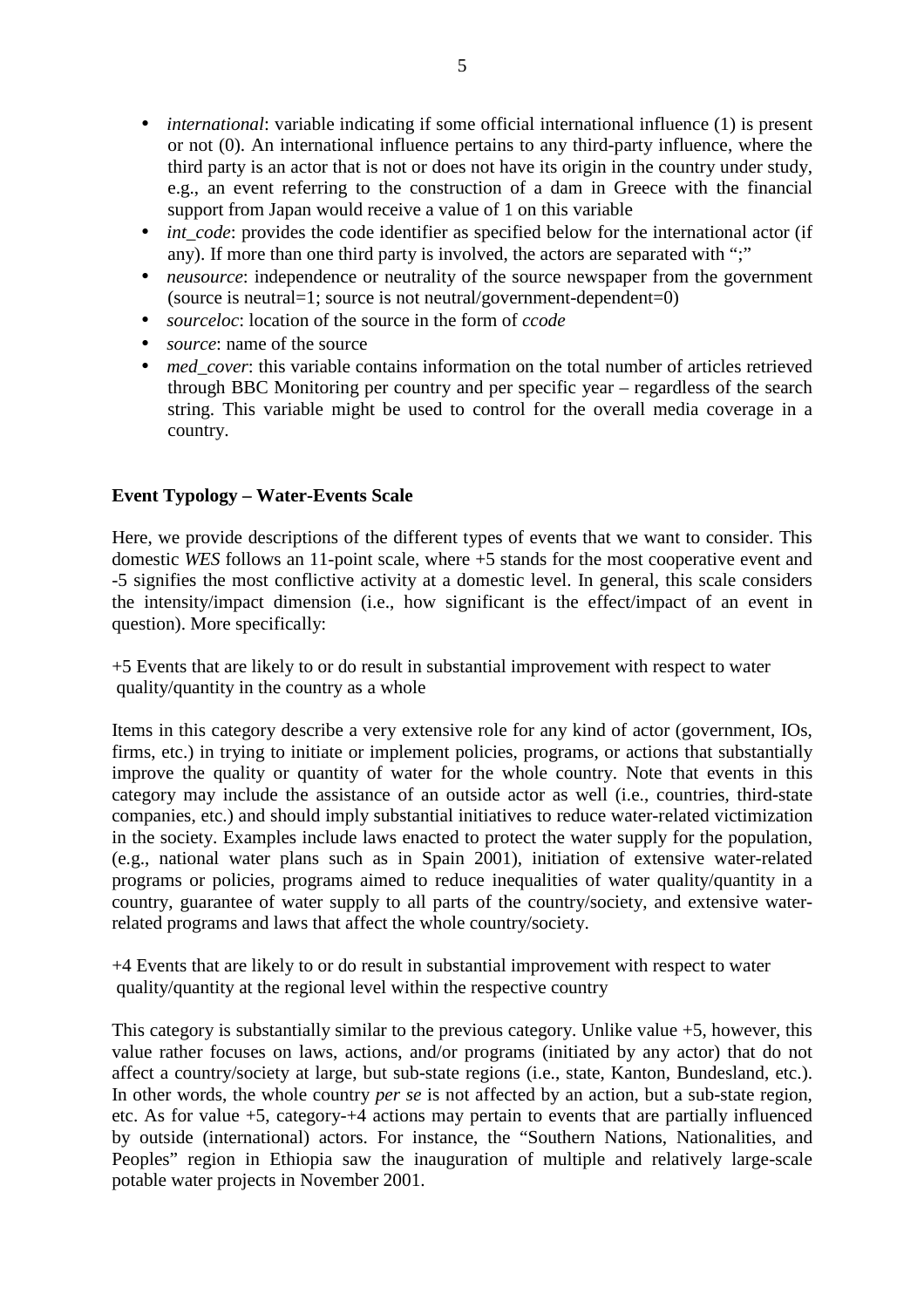+3 Events of moderate intensity that *may* result in an improvement with respect to water quality/quantity at the regional or national level within the respective country

This category encompasses all measures, which *moderately* contribute to the improvement in the water quality and/or quantity of a country or a sub-state region. Any activity, program, or policy that adds to this should be considered part of this category. Next to the moderate or medium-intensity characteristic of this value, we also consider events that entail some sort of probabilistic element, i.e., events that only *may* positively influence water quality/quantity of the nation or sub-national region(s). Examples include: the exploration, discovery, or technological harnessing of water resources; the construction of dams or other water-related facilities; the improvement of water-related technology; granting of loans or investment money for water projects that are above the threshold of 1m USD.

+2 Agreements signed or other measures formally adopted that signal commitment to improvement with respect to water quality/quantity at the regional or national level

Events in this category exclusively pertain to signed agreements between actors that do not operate at the local level. These signed agreements must pertain to some sort of commitment to increase water quality/quantity at a sub-national regional or countrywide domestic level. Two states signing an agreement to cooperate on irrigation technologies belong to this category. Also, we coded events where a government signed a contract with a company for the construction of a water-supply network. For example, Albania and Macedonia signed a cooperation agreement to protect Lake Ohrid in June 2004.

+1 Events that are likely to or do result in a very small improvement with respect to water quality/quantity at the local level

Events in this category include actions and statements, which either occur at the grass-roots level and/or have a minimal impact as such, but are nevertheless nominally positive. Also, the events in this category are characterized by the support given by the local public, or firms and interest groups for those activities, which are intended to increase water quality/quantity at the grass-roots level and/or with minimal impact. For example: individuals (e.g., farmers or citizens) agree on cooperation in local towns or villages; water-specific NGOs or interest groups are formed; water-related infrastructure are established at a local level (e.g., village or small town).

0 Routine and purposive actions on water issues that have no identifiable positive or negative impact on water quality/quantity

Events in this category are actions, which have neither a positive nor a negative impact on the water quality/quantity at the domestic level, yet are superficially related to this. Examples: government reshuffles if including water minster and if caused by some water-related event (irrelevant if a regular cabinet reshuffle); government and opposition talk about mutual water concerns; government, firms, NGOs, or individuals discuss water conditions; reporting, informing, announcing or making declarations on water topics, which reflect neither cooperation nor conflict (i.e., do not signal any kind of commitment). Most prominently, this category comprises pure issue-specific rhetorical statements.

-1 Events that are likely to or do result in a very small negative impact on water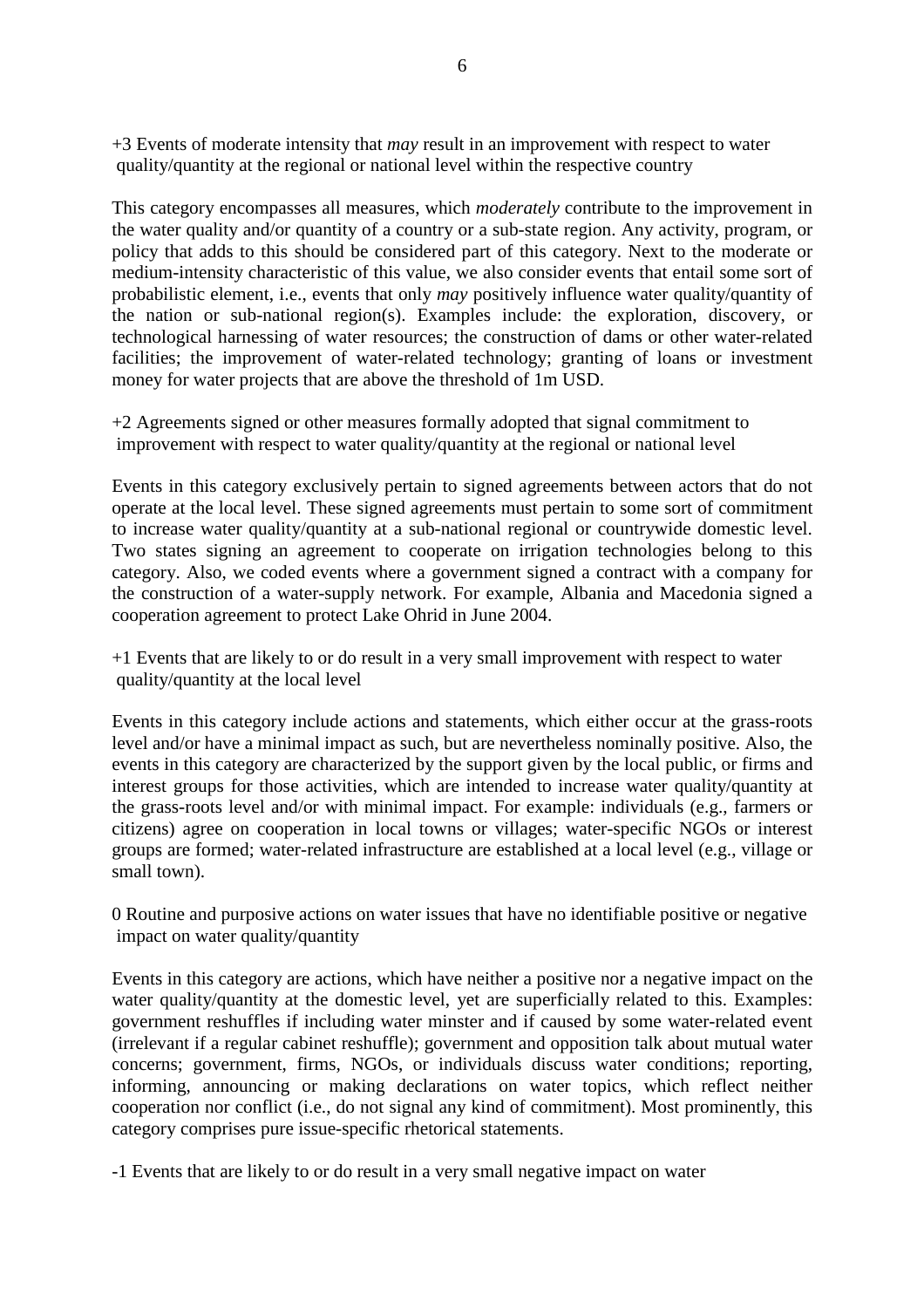quality/quantity at the local level

Events in this category pertain to conflictive interactions, difficulties, or small-scale crises at the grass-roots level (i.e., individuals such as farmers, firms, companies, NGOs, and any actor below the sub-governmental level). Examples include the pollution of a well or fountain in a town/village; tensions between local farmers over water irrigation, actions that create tension between individuals, the destruction of water infrastructure in a village/small town.

-2 Tensions within government (intra-state) or between countries (inter-state) that may affect water quality/quantity at a domestic level

Events in this category are those which deal with official governmental and generally administrative difficulties or crises either within a specific government or between different administrations of distinct countries. For instance, we code intra-/inter-governmental accusatory statements on water-related events; and resignations of officials in protest at governmental actions or policies on water; tensions between two countries over the use of a water source; inter-governmental criticisms over the water policies of a country. These intrastate/interstate tensions must not have a substantial immediate impact on the water quality/quantity of a country, otherwise they would be coded as -4 or -5.

-3 Large-scale and general opposition of the public towards policies and actions that have negative implications for water quality/quantity at the regional to national level

This category refers to actions undertaken by individuals or groups of individuals (including firms and companies) which are not part of the government. They comprise the political opposition, unions, or organized rebel groups, who oppose the administration (or any other official domestic entity) due to its water policies. Unlike category-1, this value pertains to those activities, primarily verbal – such as threats, demands, acts of protest, marches, and strikes – which do not result in physical violence and are directed against policies and actions that decrease water quality/quantity not at a local level (i.e., primarily actions that may negatively affect regions or the entire country at large). Examples include strikes or threats of strikes due to water shortage or poor water quality; the calling for a general strike or open public opposition to the government due to water issues.

-4 Events that are likely to or do result in a deterioration with respect to water quality/quantity at the regional level within the respective country

Events in this category pertain to (inter-) actions that have a negative impact upon segments of the nation (or regions) in terms of water quality or quantity. Put differently, this category refers to those events, which restrict water-related rights, access, or freedoms of the population at the sub-national level (i.e., state, Kanton, Bundesland, etc.). Examples include, most prominently, restrictions on water access or water shortages for people in an entire region (not the entire country or local villages). For instance, virtually the entire water-supply network of the Gaza region was destroyed during an Israeli air raid in January 2009. As this action negatively affected the water supply of an entire region, we coded this as a -4 event.

-5 Events that are likely to or do result in a deterioration with respect to water quality/quantity at the national level; physical violence associated with water problems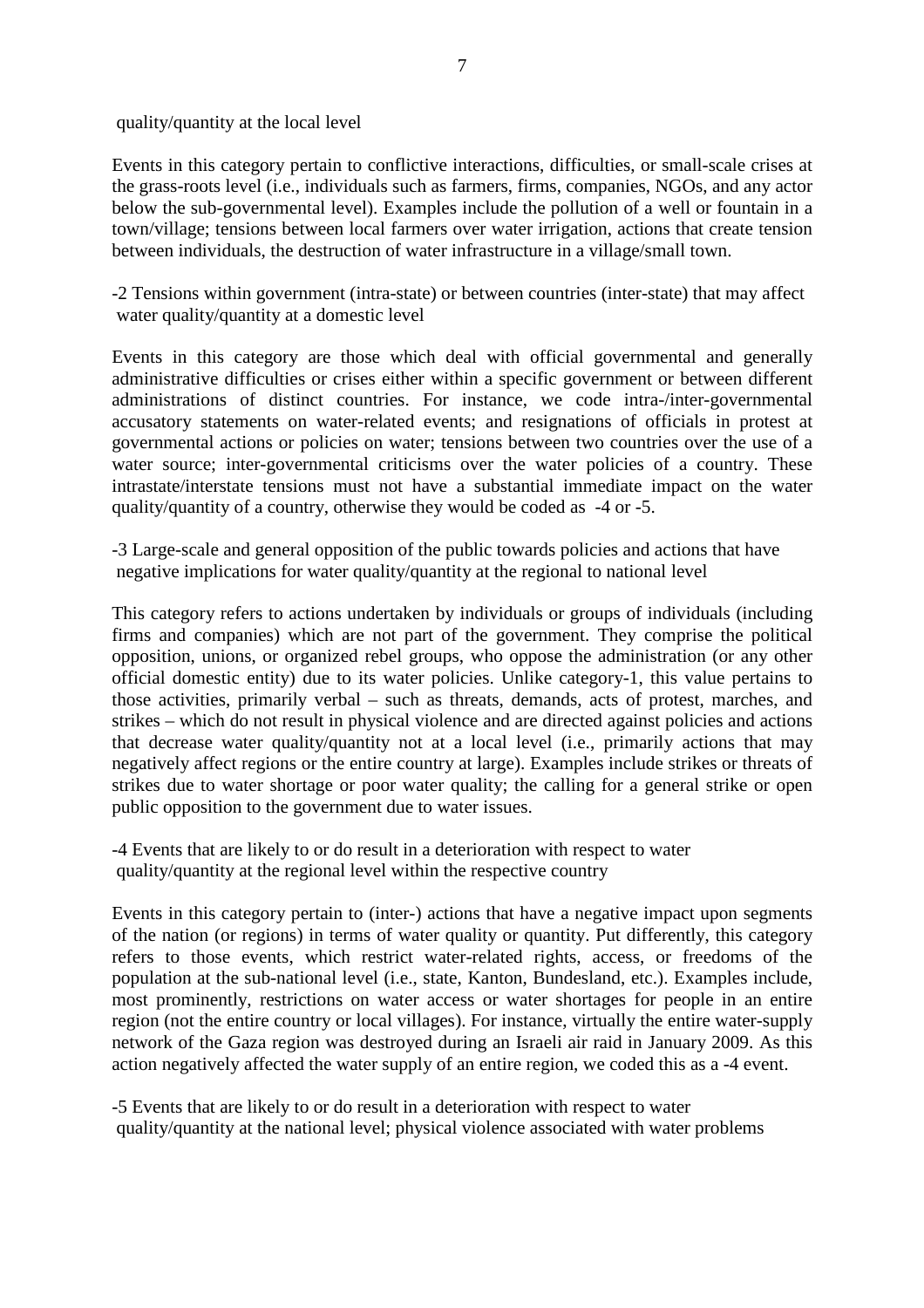Events in this category refer to a negative impact on the water quality/quantity of the country at large and/or it is the population at large who is being acted upon. Also, this category includes actions of overt violence precipitated by governments, groups, institutions, or individuals over water resources (e.g., access to water). All actions that disclose instability and initiate physical conflict over water are included herein. Thus, examples include the restriction of the water supply of citizens at large without compensation, the imposition of taxes/fees on water supply, violence over water. Consider Somalia here in our data. There are several occasions where tribes or rebel groups actually fought over the access to water. In many cases, these events even experienced casualties.

| $\overline{2}$  | <b>USA</b> | <b>United States of America</b>            | 01:01:1816 | 01:11:2008 |
|-----------------|------------|--------------------------------------------|------------|------------|
| 20              | <b>CAN</b> | Canada                                     | 01:07:1867 | 01:11:2008 |
| 31              | <b>BHM</b> | Bahamas                                    | 10:07:1973 | 01:11:2008 |
| 40              | <b>CUB</b> | Cuba                                       | 20:05:1902 | 01:11:2008 |
| 41              | HAI        | Haiti                                      | 01:01:1816 | 04:07:1915 |
| 41              | <b>HAI</b> | Haiti                                      | 15:08:1934 | 01:11:2008 |
| 42              | <b>DOM</b> | Dominican Republic                         | 27:02:1844 | 01:11:2008 |
| 51              | <b>JAM</b> | Jamaica                                    | 06:08:1962 | 01:11:2008 |
| 52              | TRI        | Trinidad and Tobago                        | 31:08:1962 | 01:11:2008 |
| 53              | <b>BAR</b> | <b>Barbados</b>                            | 30:11:1966 | 01:11:2008 |
| 70              | <b>MEX</b> | Mexico                                     | 01:07:1821 | 01:11:2008 |
| 80              | <b>BLZ</b> | <b>Belize</b>                              | 21:09:1981 | 01:11:2008 |
| 89              | <b>UPC</b> | <b>United Provinces of Central America</b> | 01:07:1823 | 31:12:1839 |
| 90              | <b>GUA</b> | Guatemala                                  | 01:01:1840 | 01:11:2008 |
| 91              | <b>HON</b> | Honduras                                   | 01:01:1840 | 01:11:2008 |
| 92              | <b>SAL</b> | El Salvador                                | 01:01:1840 | 01:11:2008 |
| 93              | <b>NIC</b> | Nicaragua                                  | 01:01:1840 | 01:11:2008 |
| 94              | <b>COS</b> | Costa Rica                                 | 01:01:1840 | 01:11:2008 |
| $\overline{95}$ | <b>PAN</b> | Panama                                     | 03:11:1903 | 01:11:2008 |
| 99              | <b>GCL</b> | Great Colombia                             | 30:08:1821 | 22:09:1830 |
| 100             | <b>COL</b> | Colombia                                   | 23:09:1830 | 01:11:2008 |
| 101             | <b>VEN</b> | Venezuela                                  | 01:01:1829 | 01:11:2008 |
| 110             | <b>GUY</b> | Guyana                                     | 26:05:1966 | 01:11:2008 |
| 115             | <b>SUR</b> | Surinam                                    | 25:11:1975 | 01:11:2008 |
| 130             | <b>ECU</b> | Ecuador                                    | 13:05:1830 | 01:11:2008 |
| 135             | <b>PER</b> | Peru                                       | 09:12:1824 | 01:11:2008 |
| 140             | <b>BRA</b> | <b>Brazil</b>                              | 07:09:1822 | 01:11:2008 |
| 145             | <b>BOL</b> | <b>Bolivia</b>                             | 06:08:1825 | 01:11:2008 |
| 150             | PAR        | Paraguay                                   | 01:01:1816 | 01:11:2008 |
| 155             | <b>CHL</b> | Chile                                      | 01:04:1818 | 01:11:2008 |
| 160             | <b>ARG</b> | Argentina                                  | 09:07:1816 | 01:11:2008 |
|                 | $165$ URU  | Uruguay                                    | 26:05:1830 | 01:11:2008 |
| 200             | <b>UKG</b> | <b>United Kingdom</b>                      | 01:01:1816 | 01:11:2008 |
| 205             | <b>IRE</b> | Ireland                                    | 06:12:1921 | 01:11:2008 |
| 210             | <b>NTH</b> | Netherlands                                | 01:01:1816 | 01:11:2008 |
| 211             | <b>BEL</b> | Belgium                                    | 04:10:1830 | 01:11:2008 |
| 212             | <b>LUX</b> | Luxembourg                                 | 11:05:1867 | 01:11:2008 |

#### **Country Codes**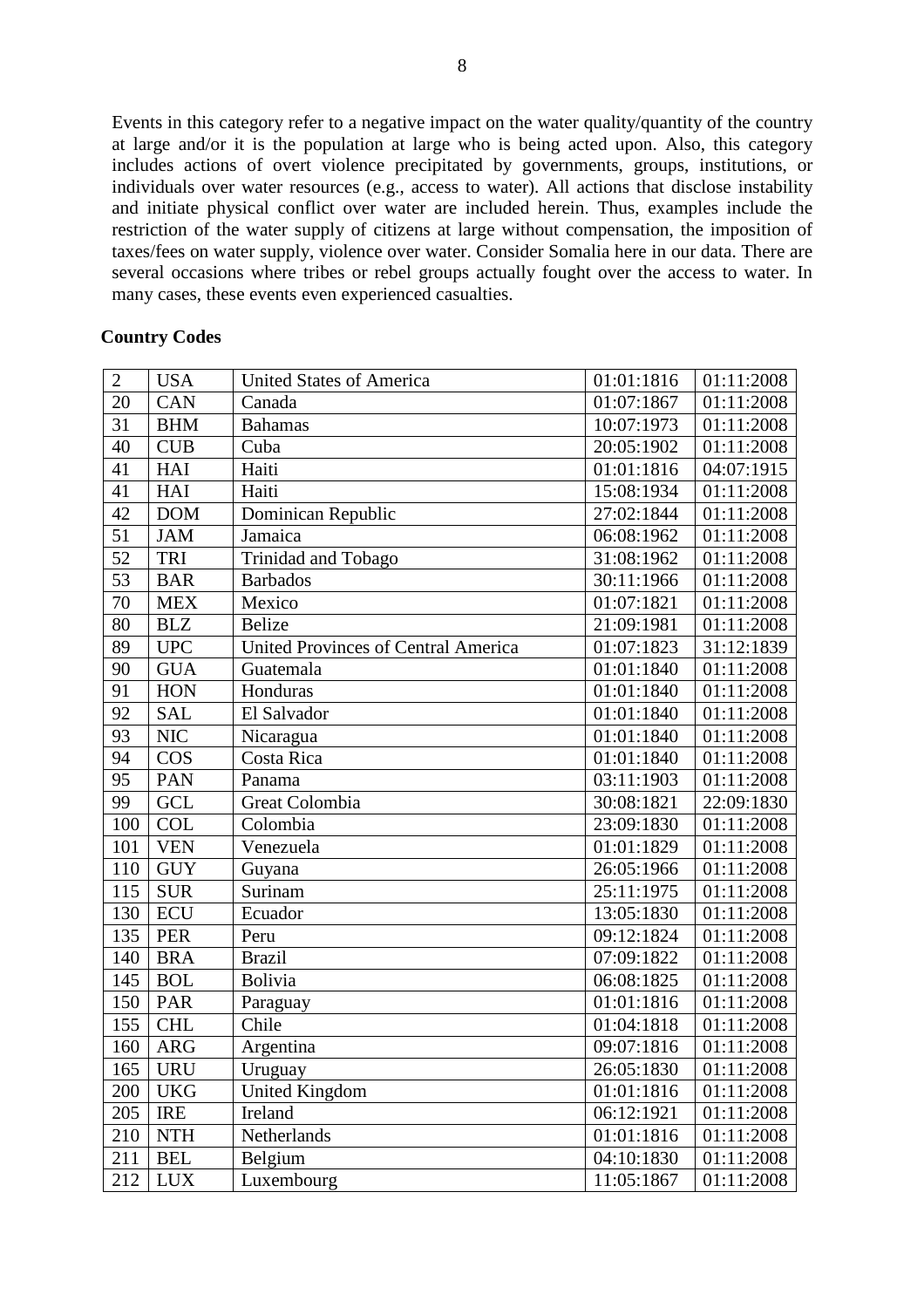| 220 | <b>FRN</b> | France                                  | 01:01:1816 | 01:11:2008 |
|-----|------------|-----------------------------------------|------------|------------|
| 225 | <b>SWZ</b> | Switzerland                             | 01:01:1816 | 01:11:2008 |
| 230 | <b>SPN</b> | Spain                                   | 01:01:1816 | 01:11:2008 |
| 235 | <b>POR</b> | Portugal                                | 01:01:1816 | 01:11:2008 |
| 240 | <b>HAN</b> | Hanover                                 | 01:01:1816 | 17:01:1871 |
| 245 | <b>BAV</b> | Bavaria                                 | 01:01:1816 | 17:01:1871 |
| 255 | <b>GMY</b> | Germany (Prussia)                       | 01:01:1816 | 07:05:1945 |
| 260 | <b>GFR</b> | German Federal Republic                 | 21:09:1949 | 01:11:2008 |
| 265 | <b>GDR</b> | German Democratic Republic              | 05:10:1949 | 02:10:1990 |
| 267 | <b>BAD</b> | <b>Baden</b>                            | 01:01:1816 | 17:01:1871 |
| 269 | <b>SAX</b> | Saxony                                  | 01:01:1816 | 17:01:1871 |
| 271 | <b>WRT</b> | Württemberg                             | 01:01:1816 | 17:01:1871 |
| 273 | <b>HSE</b> | Hesse-Kassel (Electoral)                | 01:01:1816 | 17:01:1871 |
| 275 | <b>HSD</b> | Hesse-Darmstadt (Ducal)                 | 01:01:1816 | 17:01:1871 |
| 280 | <b>MEC</b> | Mecklenburg-Schwerin                    | 01:01:1816 | 17:01:1871 |
| 290 | <b>POL</b> | Poland                                  | 11:11:1918 | 01:11:2008 |
| 300 | <b>AUH</b> | Austria-Hungary                         | 01:01:1816 | 13:11:1918 |
| 305 | <b>AUS</b> | Austria                                 | 14:11:1918 | 01:11:2008 |
| 310 | <b>HUN</b> | Hungary                                 | 03:11:1918 | 01:11:2008 |
| 315 | <b>CZE</b> | Czechoslovakia                          | 01:01:1919 | 31:12:1992 |
| 316 | <b>CZR</b> | Czech Republic                          | 01:01:1993 | 01:11:2008 |
| 317 | <b>SLO</b> | Slovakia                                | 01:01:1993 | 01:11:2008 |
| 325 | <b>ITA</b> | Italy/Sardinia                          | 01:01:1816 | 01:11:2008 |
| 327 | PAP        | <b>Papal States</b>                     | 01:01:1816 | 22:09:1870 |
| 329 | <b>SIC</b> | <b>Two Sicilies</b>                     | 01:01:1816 | 16:03:1861 |
| 332 | <b>MOD</b> | Modena                                  | 01:01:1816 | 16:03:1861 |
| 335 | <b>PMA</b> | Parma                                   | 01:01:1816 | 16:03:1861 |
| 337 | <b>TUS</b> | Tuscany                                 | 01:01:1816 | 16:03:1861 |
| 338 | <b>MLT</b> | Malta                                   | 21:09:1964 | 01:11:2008 |
| 339 | <b>ALB</b> | Albania                                 | 01:01:1913 | 01:11:2008 |
| 341 | <b>MNG</b> | Montenegro                              | 01:01:1868 | 01:07:1915 |
|     | 341   MNG  | Montenegro                              | 03:06:2006 | 01:11:2008 |
| 343 | <b>MAC</b> | Macedonia (Former Yugoslav Republic of) | 20:11:1991 | 01:11:2008 |
| 344 | <b>CRO</b> | Croatia                                 | 25:06:1991 | 01:11:2008 |
| 345 | <b>SER</b> | Serbia                                  | 13:07:1878 | 01:10:1915 |
| 345 | <b>SER</b> | Serbia (Yugoslavia)                     | 01:12:1918 | 01:11:2008 |
| 346 | <b>BOS</b> | Bosnia-Herzegovina                      | 03:03:1992 | 01:11:2008 |
| 347 | <b>KOS</b> | Kosovo                                  | 17:02:2008 | 01:11:2008 |
| 349 | <b>SLV</b> | Slovenia                                | 25:06:1991 | 01:11:2008 |
| 350 | <b>GRC</b> | Greece                                  | 17:05:1827 | 01:11:2008 |
| 352 | <b>CYP</b> | Cyprus                                  | 16:08:1960 | 01:11:2008 |
| 355 | <b>BUL</b> | Bulgaria                                | 03:03:1878 | 01:11:2008 |
| 359 | <b>MLD</b> | Moldova                                 | 27:08:1991 | 01:11:2008 |
| 360 | <b>RUM</b> | Rumania                                 | 13:07:1878 | 01:11:2008 |
| 365 | <b>RUS</b> | Russia (Soviet Union)                   | 01:01:1816 | 01:11:2008 |
| 366 | <b>EST</b> | Estonia                                 | 11:11:1918 | 01:06:1940 |
| 366 | <b>EST</b> | Estonia                                 | 06:09:1991 | 01:11:2008 |
| 367 | <b>LAT</b> | Latvia                                  | 01:11:1918 | 01:06:1940 |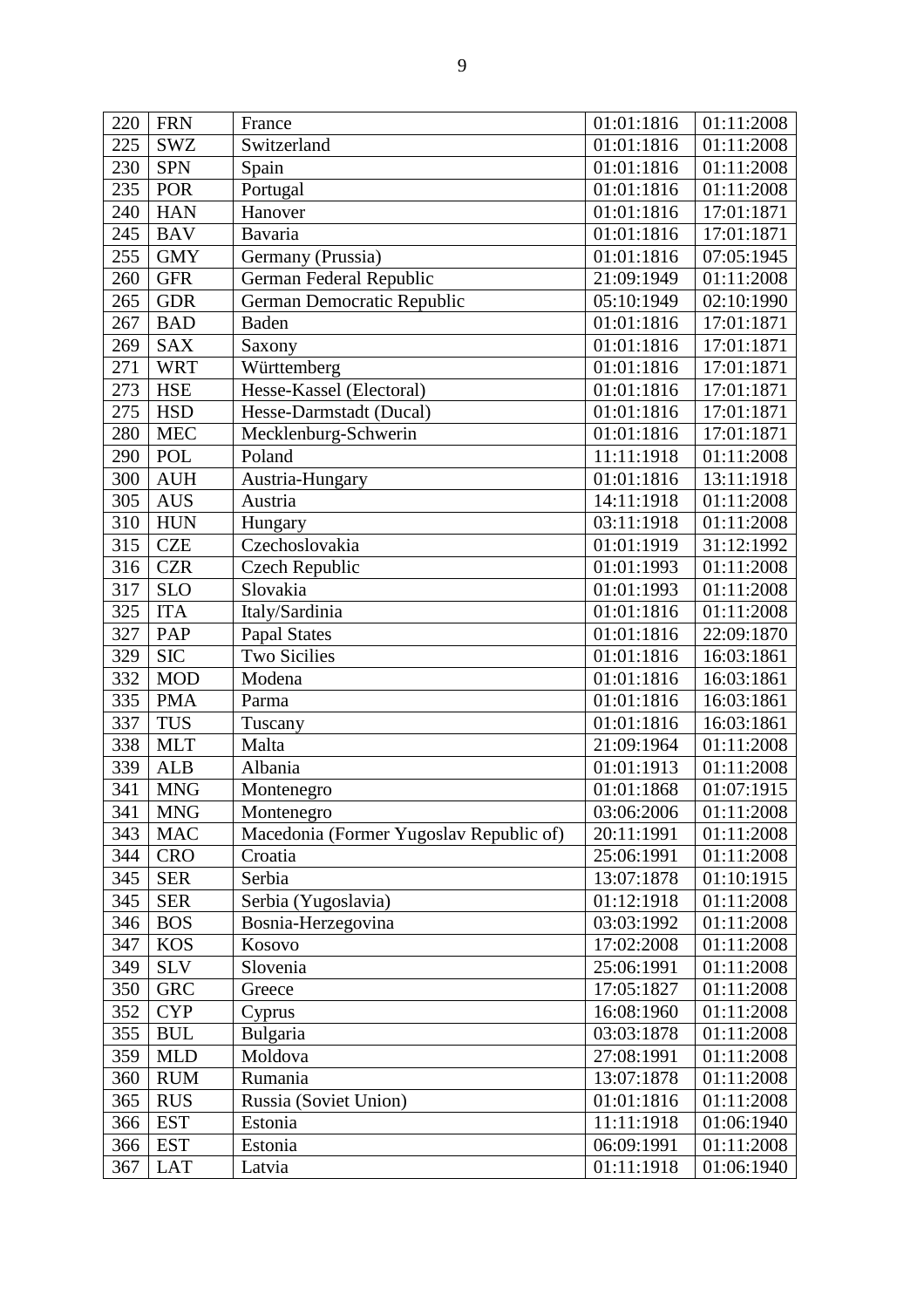| 367 | <b>LAT</b>                | Latvia                                | 06:09:1991 | 01:11:2008 |
|-----|---------------------------|---------------------------------------|------------|------------|
| 368 | <b>LIT</b>                | Lithuania                             | 16:02:1918 | 01:06:1940 |
| 368 | <b>LIT</b>                | Lithuania                             | 06:09:1991 | 01:11:2008 |
| 369 | <b>UKR</b>                | Ukraine                               | 01:12:1991 | 01:11:2008 |
| 370 | <b>BLR</b>                | Belarus (Byelorussia)                 | 25:08:1991 | 01:11:2008 |
| 371 | <b>ARM</b>                | Armenia                               | 23:09:1991 | 01:11:2008 |
| 372 | <b>GRG</b>                | Georgia                               | 06:09:1991 | 01:11:2008 |
| 373 | <b>AZE</b>                | Azerbaijan                            | 30:08:1991 | 01:11:2008 |
| 375 | <b>FIN</b>                | Finland                               | 06:12:1917 | 01:11:2008 |
| 380 | <b>SWD</b>                | Sweden                                | 01:01:1816 | 01:11:2008 |
| 385 | <b>NOR</b>                | Norway                                | 26:08:1905 | 01:11:2008 |
| 390 | <b>DEN</b>                | Denmark                               | 01:01:1816 | 01:11:2008 |
| 395 | ICE                       | Iceland                               | 17:06:1944 | 01:11:2008 |
| 402 | <b>CAP</b>                | Cape Verde                            | 05:07:1975 | 01:11:2008 |
| 404 | <b>GNB</b>                | Guinea-Bissau                         | 10:09:1974 | 01:11:2008 |
| 411 | EQG                       | <b>Equatorial Guinea</b>              | 12:10:1968 | 01:11:2008 |
| 420 | <b>GAM</b>                | Gambia                                | 18:02:1965 | 01:11:2008 |
| 432 | <b>MLI</b>                | Mali                                  | 22:09:1960 | 01:11:2008 |
| 433 | <b>SEN</b>                | Senegal                               | 04:04:1960 | 01:11:2008 |
| 434 | <b>BEN</b>                | Benin                                 | 01:08:1960 | 01:11:2008 |
| 435 | <b>MAA</b>                | Mauritania                            | 28:11:1960 | 01:11:2008 |
| 436 | <b>NIR</b>                | Niger                                 | 03:08:1960 | 01:11:2008 |
| 437 | <b>CDI</b>                | Cote D'Ivoire                         | 07:08:1960 | 01:11:2008 |
| 438 | GUI                       | Guinea                                | 02:10:1958 | 01:11:2008 |
| 439 | <b>BFO</b>                | Burkina Faso (Upper Volta)            | 05:08:1960 | 01:11:2008 |
| 450 | <b>LBR</b>                | Liberia                               | 26:07:1847 | 01:11:2008 |
| 451 | <b>SIE</b>                | Sierra Leone                          | 27:04:1961 | 01:11:2008 |
| 452 | <b>GHA</b>                | Ghana                                 | 06:03:1957 | 01:11:2008 |
| 461 | <b>TOG</b>                | Togo                                  | 27:04:1960 | 01:11:2008 |
| 471 | CAO                       | Cameroon                              | 01:01:1960 | 01:11:2008 |
| 475 | <b>NIG</b>                | Nigeria                               | 01:10:1960 | 01:11:2008 |
|     | 481 GAB                   | Gabon                                 | 17:08:1960 | 01:11:2008 |
| 482 | <b>CEN</b>                | Central African Republic              | 13:08:1960 | 01:11:2008 |
| 483 | <b>CHA</b>                | Chad                                  | 11:08:1960 | 01:11:2008 |
| 484 | <b>CON</b>                | Congo                                 | 15:08:1960 | 01:11:2008 |
| 490 | <b>DRC</b>                | Congo, Democratic Republic of (Zaire) | 30:06:1960 | 01:11:2008 |
| 500 | <b>UGA</b>                | Uganda                                | 09:10:1962 | 01:11:2008 |
| 501 | <b>KEN</b>                | Kenya                                 | 12:12:1963 | 01:11:2008 |
| 510 | <b>TAZ</b>                | Tanzania/Tanganyika                   | 09:12:1961 | 01:11:2008 |
| 511 | <b>ZAN</b>                | Zanzibar                              | 19:12:1963 | 26:04:1964 |
| 516 | <b>BUI</b>                | Burundi                               | 01:07:1962 | 01:11:2008 |
| 517 | <b>RWA</b>                | Rwanda                                | 07:01:1962 | 01:11:2008 |
| 520 | SOM                       | Somalia                               | 01:07:1960 | 01:11:2008 |
| 522 | <b>DJI</b>                | Djibouti                              | 27:06:1977 | 01:11:2008 |
| 530 | <b>ETH</b>                | Ethiopia                              | 11:02:1855 | 01:11:2008 |
| 531 | ERI                       | Eritrea                               | 24:05:1993 | 01:11:2008 |
| 540 | <b>ANG</b>                | Angola                                | 11:11:1975 | 01:11:2008 |
| 541 | $\ensuremath{\text{MZM}}$ | Mozambique                            | 25:06:1975 | 01:11:2008 |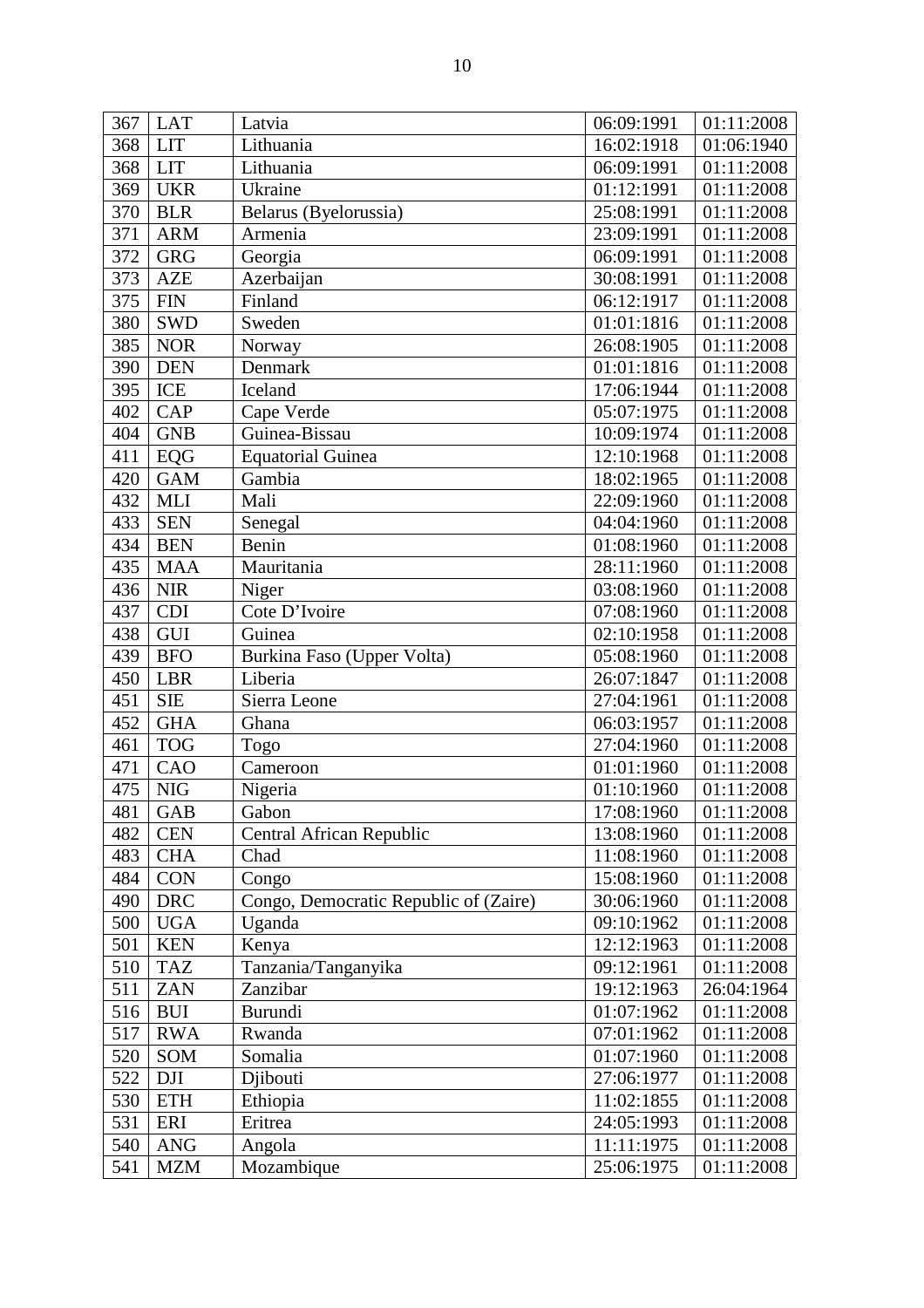| 551 | <b>ZAM</b> | Zambia                         | 24:10:1964 | 01:11:2008 |
|-----|------------|--------------------------------|------------|------------|
| 552 | <b>ZIM</b> | Zimbabwe (Rhodesia)            | 11:11:1965 | 01:11:2008 |
| 553 | <b>MAW</b> | Malawi                         | 06:07:1964 | 01:11:2008 |
| 560 | <b>SAF</b> | South Africa                   | 31:05:1910 | 01:11:2008 |
| 563 | <b>TRA</b> | Transvaal                      | 01:01:1852 | 30:05:1910 |
| 564 | <b>OFS</b> | <b>Orange Free State</b>       | 28:03:1854 | 30:05:1910 |
| 565 | <b>NAM</b> | Namibia                        | 21:03:1990 | 01:11:2008 |
| 570 | LES        | Lesotho                        | 04:10:1966 | 01:11:2008 |
| 571 | <b>BOT</b> | <b>Botswana</b>                | 30:09:1966 | 01:11:2008 |
| 572 | <b>SWA</b> | Swaziland                      | 06:09:1968 | 01:11:2008 |
| 580 | <b>MAG</b> | Madagascar (Malagasy)          | 01:01:1816 | 05:08:1896 |
| 580 | <b>MAG</b> | Madagascar                     | 26:06:1960 | 01:11:2008 |
| 581 | <b>COM</b> | Comoros                        | 06:07:1975 | 01:11:2008 |
| 590 | <b>MAS</b> | Mauritius                      | 12:03:1968 | 01:11:2008 |
| 600 | <b>MOR</b> | Morocco                        | 01:01:1816 | 01:01:1904 |
| 600 | <b>MOR</b> | Morocco                        | 02:03:1956 | 01:11:2008 |
| 615 | <b>ALG</b> | Algeria                        | 01:01:1816 | 05:07:1830 |
| 615 | <b>ALG</b> | Algeria                        | 05:07:1962 | 01:11:2008 |
| 616 | <b>TUN</b> | Tunisia                        | 01:01:1816 | 12:05:1881 |
| 616 | <b>TUN</b> | Tunisia                        | 01:01:1956 | 01:11:2008 |
| 620 | <b>LIB</b> | Libya                          | 01:01:1816 | 31:12:1834 |
| 620 | <b>LIB</b> | Libya                          | 24:12:1951 | 01:11:2008 |
| 625 | <b>SUD</b> | Sudan                          | 01:01:1956 | 01:11:2008 |
| 630 | <b>IRN</b> | Iran (Persia)                  | 01:01:1816 | 01:11:2008 |
| 640 | <b>TUR</b> | Turkey (Ottoman Empire)        | 01:01:1816 | 01:11:2008 |
| 645 | <b>IRQ</b> | Iraq                           | 03:10:1932 | 01:11:2008 |
| 651 | <b>EGY</b> | Egypt                          | 01:01:1827 | 31:12:1855 |
| 651 | <b>EGY</b> | Egypt                          | 28:02:1922 | 01:11:2008 |
| 652 | <b>SYR</b> | Syria                          | 01:01:1946 | 01:11:2008 |
| 660 | <b>LEB</b> | Lebanon                        | 22:11:1944 | 01:11:2008 |
| 663 | <b>JOR</b> | Jordan                         | 25:05:1946 | 01:11:2008 |
| 666 | <b>ISR</b> | Israel                         | 14:05:1948 | 01:11:2008 |
| 667 | <b>WBG</b> | West Bank / Gaza Strip         | 01:01:1997 | 31.12.2009 |
| 670 | SAU        | Saudi Arabia                   | 23:09:1932 | 01:11:2008 |
| 678 | <b>YEM</b> | Yemen (Arab Republic of Yemen) | 30:10:1918 | 01:11:2008 |
| 680 | <b>YPR</b> | Yemen, People's Republic of    | 30:11:1967 | 21:05:1990 |
| 690 | <b>KUW</b> | Kuwait                         | 19:06:1961 | 01:11:2008 |
| 692 | <b>BAH</b> | Bahrain                        | 15:08:1971 | 01:11:2008 |
| 694 | QAT        | Qatar                          | 03:09:1971 | 01:11:2008 |
| 696 | <b>UAE</b> | <b>United Arab Emirates</b>    | 02:12:1971 | 01:11:2008 |
| 698 | <b>OMA</b> | Oman                           | 01:01:1816 | 01:11:2008 |
| 700 | <b>AFG</b> | Afghanistan                    | 01:01:1816 | 30:12:1888 |
| 700 | <b>AFG</b> | Afghanistan                    | 01:05:1919 | 01:11:2008 |
| 701 | <b>TKM</b> | Turkmenistan                   | 27:10:1991 | 01:11:2008 |
| 702 | <b>TAJ</b> | Tajikistan                     | 09:09:1991 | 01:11:2008 |
| 703 | <b>KYR</b> | Kyrgyz Republic                | 31:08:1991 | 01:11:2008 |
| 704 | <b>UZB</b> | Uzbekistan                     | 31:08:1991 | 01:11:2008 |
| 705 | <b>KZK</b> | Kazakhstan                     | 16:12:1991 | 01:11:2008 |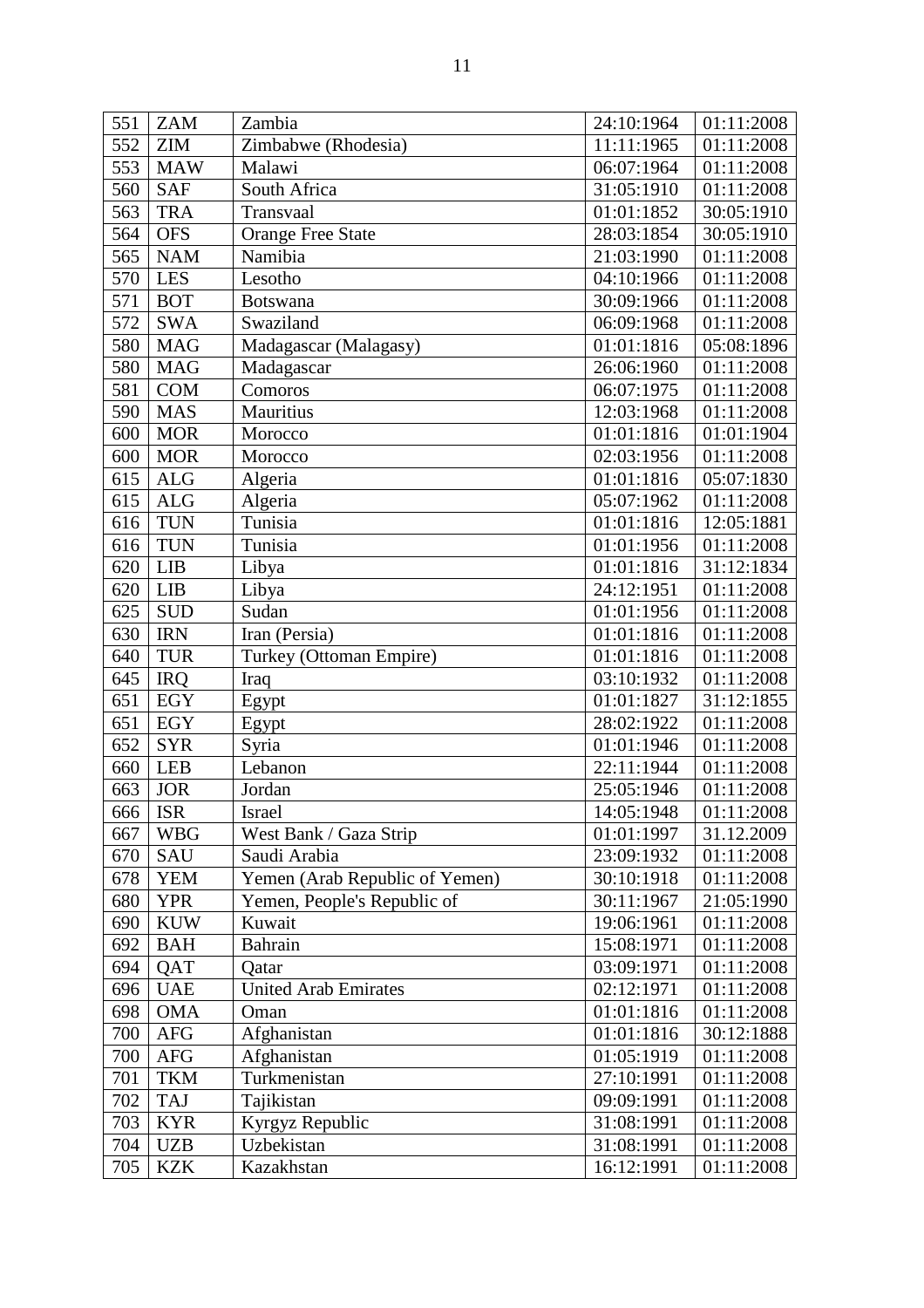| 710 | <b>CHN</b> | China                               | 01:01:1816 | 01:11:2008 |
|-----|------------|-------------------------------------|------------|------------|
| 711 | <b>TBT</b> | Tibet                               | 01:01:1913 | 01:10:1950 |
| 712 | <b>MON</b> | Mongolia                            | 13:03:1921 | 01:11:2008 |
| 713 | <b>TAW</b> | Taiwan                              | 08:12:1949 | 01:11:2008 |
| 730 | <b>KOR</b> | Korea                               | 01:01:1816 | 22:08:1910 |
| 731 | <b>PRK</b> | Korea, People's Republic of         | 09:09:1948 | 01:11:2008 |
| 732 | <b>ROK</b> | Korea, Republic of                  | 15:08:1948 | 01:11:2008 |
| 740 | <b>JPN</b> | Japan                               | 01:01:1816 | 01:11:2008 |
| 750 | <b>IND</b> | India                               | 15:08:1947 | 01:11:2008 |
| 760 | <b>BHU</b> | <b>Bhutan</b>                       | 01:01:1949 | 01:11:2008 |
| 770 | <b>PAK</b> | Pakistan                            | 14:08:1947 | 01:11:2008 |
| 771 | <b>BNG</b> | Bangladesh                          | 16:12:1971 | 01:11:2008 |
| 775 | <b>MYA</b> | Myanmar (Burma)                     | 01:01:1816 | 31:12:1885 |
| 775 | <b>MYA</b> | Myanmar (Burma)                     | 04:01:1948 | 01:11:2008 |
| 780 | <b>SRI</b> | Sri Lanka (Ceylon)                  | 04:02:1948 | 01:11:2008 |
| 781 | <b>MAD</b> | <b>Maldives</b>                     | 26:05:1965 | 01:11:2008 |
| 790 | <b>NEP</b> | Nepal                               | 01:01:1816 | 01:11:2008 |
| 800 | <b>THI</b> | Thailand                            | 01:01:1816 | 01:11:2008 |
| 811 | <b>CAM</b> | Cambodia (Kampuchea)                | 09:11:1953 | 01:11:2008 |
| 812 | <b>LAO</b> | Laos                                | 01:05:1954 | 01:11:2008 |
| 815 | <b>VNM</b> | Vietnam (Annam/Cochin China/Tonkin) | 01:01:1816 | 01:01:1893 |
| 816 | <b>DRV</b> | Vietnam, Democratic Republic of     | 01:05:1954 | 01:11:2008 |
| 817 | <b>RVN</b> | Vietnam, Republic of                | 01:05:1954 | 30:04:1975 |
| 820 | <b>MAL</b> | Malaysia                            | 31:08:1957 | 01:11:2008 |
| 830 | <b>SIN</b> | Singapore                           | 09:08:1965 | 01:11:2008 |
| 835 | <b>BRU</b> | <b>Brunei</b>                       | 01:01:1984 | 01:11:2008 |
| 840 | PHI        | Philippines                         | 04:07:1946 | 01:11:2008 |
| 850 | <b>INS</b> | Indonesia                           | 17:08:1945 | 01:11:2008 |
| 860 | <b>ETM</b> | <b>East Timor</b>                   | 20:05:2002 | 01:11:2008 |
| 900 | <b>AUL</b> | Australia                           | 01:01:1901 | 01:11:2008 |
| 910 | <b>PNG</b> | Papua New Guinea                    | 16:09:1975 | 01:11:2008 |
| 920 | <b>NEW</b> | New Zealand                         | 01:09:1907 | 01:11:2008 |
| 940 | <b>SOL</b> | Solomon Islands                     | 07:07:1978 | 01:11:2008 |
| 950 | <b>FJI</b> | Fiji                                | 10:10:1970 | 01:11:2008 |

# **List of Microstates**

| 54  | <b>DMA</b> | Dominica                         | 03:11:1978 | 01:11:2008 |
|-----|------------|----------------------------------|------------|------------|
| 55  | <b>GRN</b> | Grenada                          | 07:02:1974 | 01:11:2008 |
| 56  | <b>SLU</b> | Saint Lucia                      | 22:02:1979 | 01:11:2008 |
| 57  | <b>SVG</b> | Saint Vincent and the Grenadines | 27:10:1979 | 01:11:2008 |
| 58  | AAB        | Antigua & Barbuda                | 01:11:1981 | 01:11:2008 |
| 60  | <b>SKN</b> | Saint Kitts and Nevis            | 19:09:1983 | 01:11:2008 |
| 221 | <b>MNC</b> | Monaco                           | 01:01:1816 | 01:11:2008 |
| 223 | LIE        | Liechtenstein                    | 01:01:1816 | 01:11:2008 |
| 331 | <b>SNM</b> | San Marino                       | 01:01:1816 | 01:11:2008 |
| 232 | <b>AND</b> | Andorra                          | 01:01:1816 | 01:11:2008 |
| 396 | <b>ABK</b> | Abkhazia                         | 26:08:2008 | 01:11:2008 |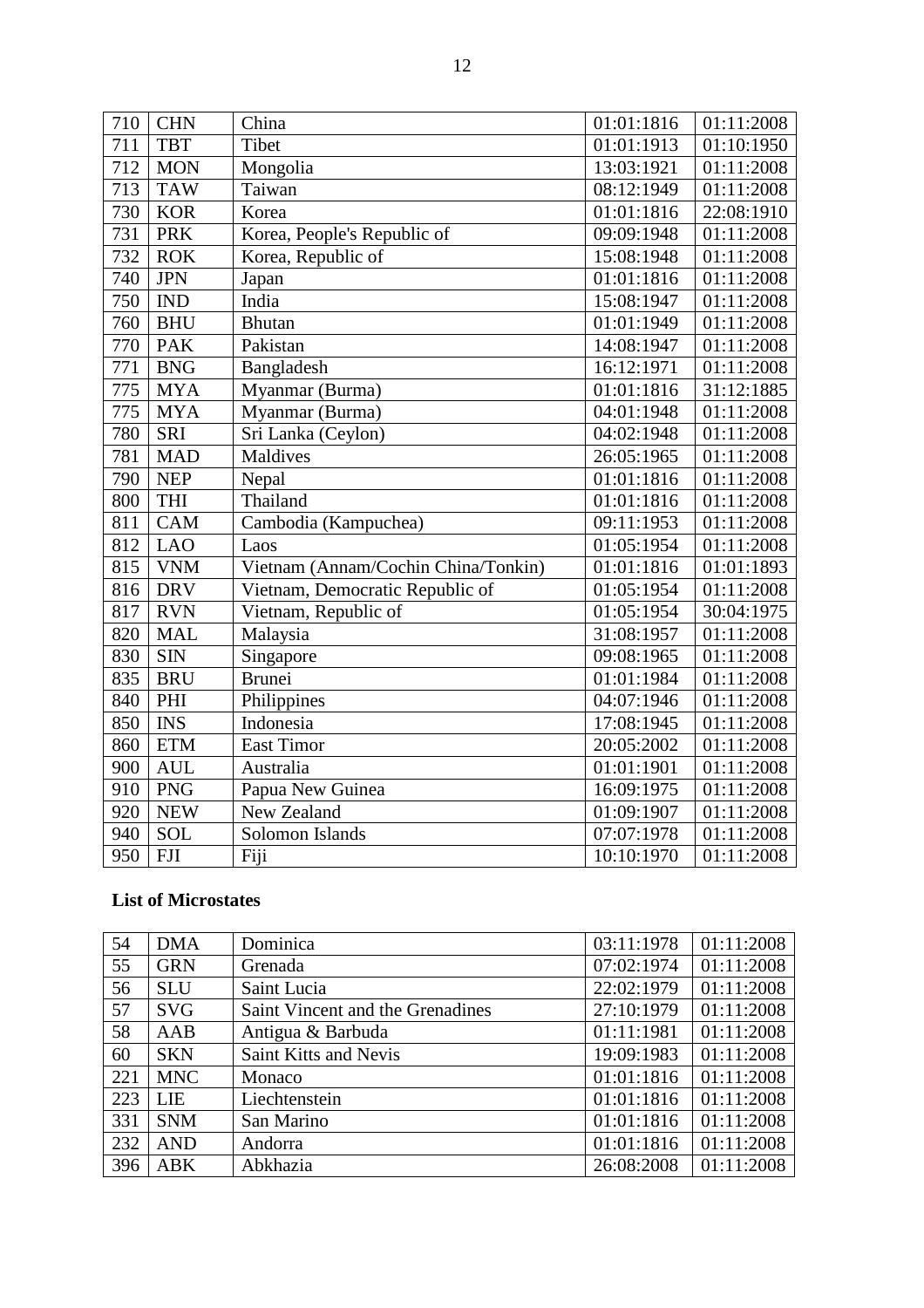| 397 | <b>SOT</b> | South Ossetia                         | 26:08:2008 | 01:11:2008 |
|-----|------------|---------------------------------------|------------|------------|
| 403 | <b>STP</b> | São Tomé and Principe                 | 12:07:1975 | 01:11:2008 |
| 591 | <b>SEY</b> | Seychelles                            | 29:06:1976 | 01:11:2008 |
| 935 | <b>VAN</b> | Vanuatu                               | 30:06:1980 | 01:11:2008 |
| 970 | <b>KBI</b> | Kiribati                              | 12:07:1979 | 01:11:2008 |
| 971 | <b>NAU</b> | Nauru                                 | 31:12:1968 | 01:11:2008 |
| 972 | <b>TON</b> | Tonga                                 | 04:06:1970 | 01:11:2008 |
| 973 | TUV        | Tuvalu                                | 01:10:1978 | 01:11:2008 |
| 983 | <b>MSI</b> | Marshall Islands                      | 21:10:1986 | 01:11:2008 |
| 986 | PAL        | Palau                                 | 01:10:1994 | 01:11:2008 |
| 987 | <b>FSM</b> | <b>Federated States of Micronesia</b> | 03:11:1986 | 01:11:2008 |
| 990 | <b>WSM</b> | Samoa/Western Samoa                   | 01:01:1962 | 01:11:2008 |

### **List of Global / Cross-Regional Actors**

- 1000: League of Nations
- 1010: United Nations (UN), International Community, any other global organization
- 1015: International Court of Justice
- 1020: Permanent Court of Arbitration (PCA)/"Hague Tribunal"
- 1030: Commonwealth of Nations/"British Commonwealth"
- 1040: Vatican / Catholic Church [NGO]
- 1050: Non-Aligned Movement (NAM)
- 1060: North Atlantic Treaty Organization (NATO)
- 1070: Organization for European Economic Cooperation (OEEC)/Organization for Economic Cooperation and Development (OECD)
- 1080: Organization of the Islamic Conference (OIC)

### **List of Regional/IO Actors**

- 2000: Organization of American States (OAS)
- 2005: Rio Pact / Inter-American Treaty of Reciprocal Assistance
- 2010: Pan American Union / International Union of American Republics
- 2015: Inter-American Conference on Conciliation and Arbitration ("Pan American Arbitration Conference," from 1923 Gondra Treaty)/Permanent Commission on Inter-American Conciliation (from 1929 Washington Conference)
- 2020: US-Canada International Joint Commission (IJC)
- 2021: US-Mexico International Boundary Commission (IBC)/International Boundary and Water Commission (IBWC)
- 2050: Organization of Central American States (ODECA)
- 2055: Central American Court (established by 1907 Central American conference)
- 2056: International Central American Tribunal (established by 1923 conference)
- 2057: Central American Court of Justice (CACJ)
- 2060: Caribbean Community (CARICOM)
- 2100: South American Community of Nations
- 2110: Andean Community (CAN)
- 2220: European (Economic) Community/European Union (EEC/EC/EU)
- 2230: Council of Europe (COE)
- 2240: Council on Security and Cooperation in Europe (CSCE) /Organization for Security and Cooperation in Europe (OSCE)